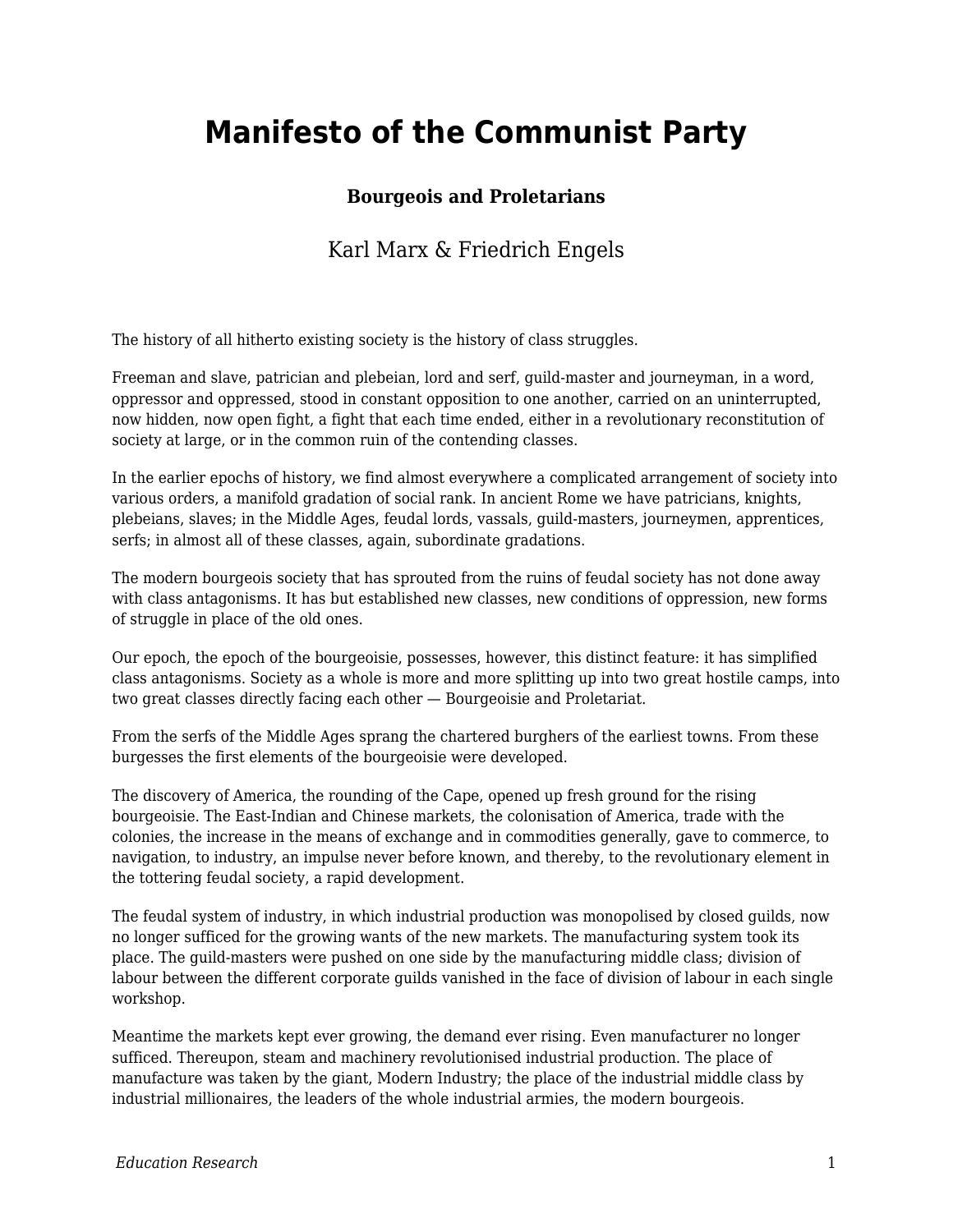Modern industry has established the world market, for which the discovery of America paved the way. This market has given an immense development to commerce, to navigation, to communication by land. This development has, in its turn, reacted on the extension of industry; and in proportion as industry, commerce, navigation, railways extended, in the same proportion the bourgeoisie developed, increased its capital, and pushed into the background every class handed down from the Middle Ages.

We see, therefore, how the modern bourgeoisie is itself the product of a long course of development, of a series of revolutions in the modes of production and of exchange.

Each step in the development of the bourgeoisie was accompanied by a corresponding political advance of that class. An oppressed class under the sway of the feudal nobility, an armed and selfgoverning association in the medieval commune: here independent urban republic (as in Italy and Germany); there taxable "third estate" of the monarchy (as in France); afterwards, in the period of manufacturing proper, serving either the semi-feudal or the absolute monarchy as a counterpoise against the nobility, and, in fact, cornerstone of the great monarchies in general, the bourgeoisie has at last, since the establishment of Modern Industry and of the world market, conquered for itself, in the modern representative State, exclusive political sway. The executive of the modern state is but a committee for managing the common affairs of the whole bourgeoisie.

The bourgeoisie, historically, has played a most revolutionary part.

The bourgeoisie, wherever it has got the upper hand, has put an end to all feudal, patriarchal, idyllic relations. It has pitilessly torn asunder the motley feudal ties that bound man to his "natural superiors", and has left remaining no other nexus between man and man than naked self-interest, than callous "cash payment". It has drowned the most heavenly ecstasies of religious fervour, of chivalrous enthusiasm, of philistine sentimentalism, in the icy water of egotistical calculation. It has resolved personal worth into exchange value, and in place of the numberless indefeasible chartered freedoms, has set up that single, unconscionable freedom — Free Trade. In one word, for exploitation, veiled by religious and political illusions, it has substituted naked, shameless, direct, brutal exploitation.

The bourgeoisie has stripped of its halo every occupation hitherto honoured and looked up to with reverent awe. It has converted the physician, the lawyer, the priest, the poet, the man of science, into its paid wage labourers.

The bourgeoisie has torn away from the family its sentimental veil, and has reduced the family relation to a mere money relation.

The bourgeoisie has disclosed how it came to pass that the brutal display of vigour in the Middle Ages, which reactionaries so much admire, found its fitting complement in the most slothful indolence. It has been the first to show what man's activity can bring about. It has accomplished wonders far surpassing Egyptian pyramids, Roman aqueducts, and Gothic cathedrals; it has conducted expeditions that put in the shade all former Exoduses of nations and crusades.

The bourgeoisie cannot exist without constantly revolutionising the instruments of production, and thereby the relations of production, and with them the whole relations of society. Conservation of the old modes of production in unaltered form, was, on the contrary, the first condition of existence for all earlier industrial classes. Constant revolutionising of production, uninterrupted disturbance of all social conditions, everlasting uncertainty and agitation distinguish the bourgeois epoch from all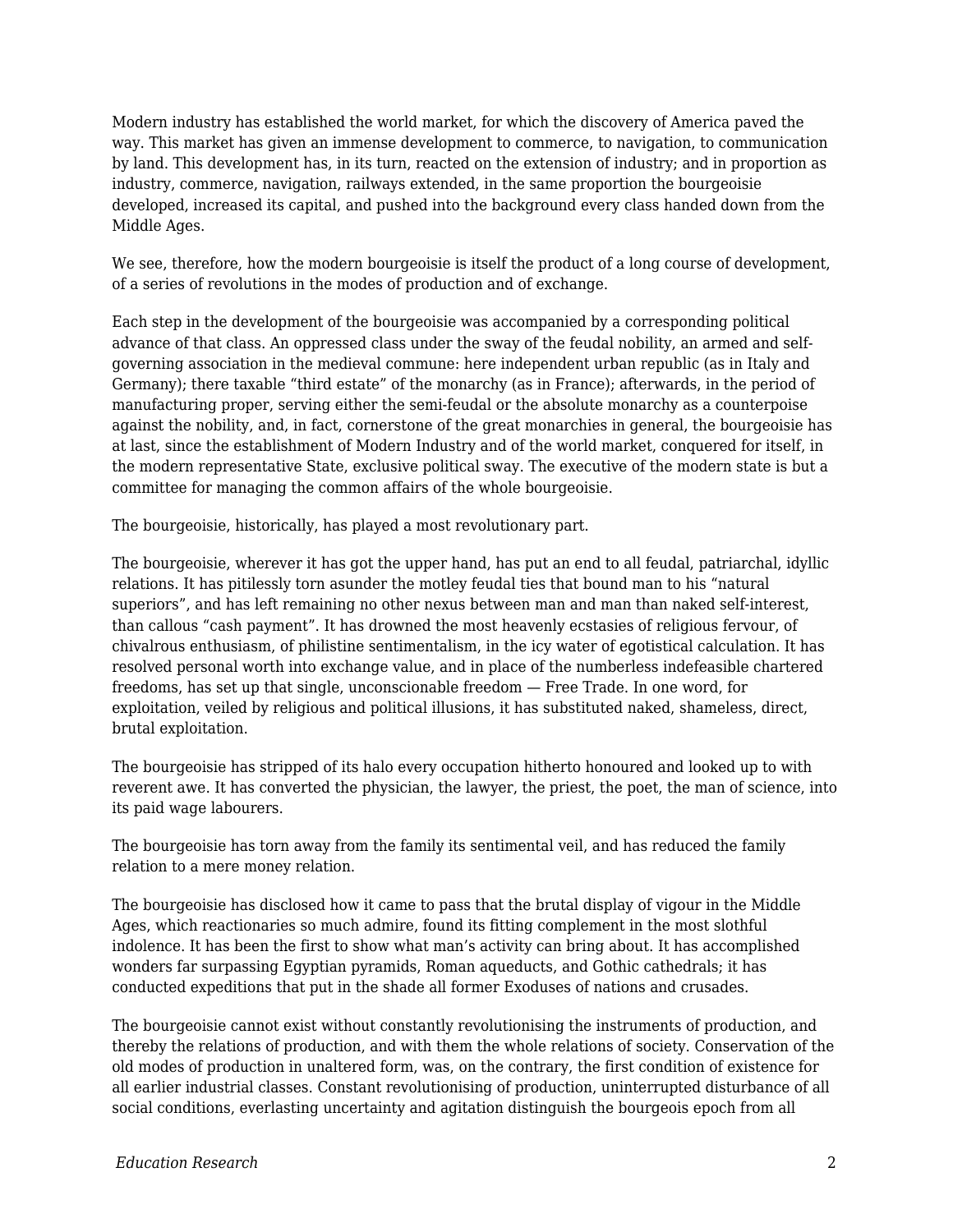earlier ones. All fixed, fast-frozen relations, with their train of ancient and venerable prejudices and opinions, are swept away, all new-formed ones become antiquated before they can ossify. All that is solid melts into air, all that is holy is profaned, and man is at last compelled to face with sober senses his real conditions of life, and his relations with his kind.

The need of a constantly expanding market for its products chases the bourgeoisie over the entire surface of the globe. It must nestle everywhere, settle everywhere, establish connexions everywhere.

The bourgeoisie has through its exploitation of the world market given a cosmopolitan character to production and consumption in every country. To the great chagrin of Reactionists, it has drawn from under the feet of industry the national ground on which it stood. All old-established national industries have been destroyed or are daily being destroyed. They are dislodged by new industries, whose introduction becomes a life and death question for all civilised nations, by industries that no longer work up indigenous raw material, but raw material drawn from the remotest zones; industries whose products are consumed, not only at home, but in every quarter of the globe. In place of the old wants, satisfied by the production of the country, we find new wants, requiring for their satisfaction the products of distant lands and climes. In place of the old local and national seclusion and selfsufficiency, we have intercourse in every direction, universal inter-dependence of nations. And as in material, so also in intellectual production. The intellectual creations of individual nations become common property. National one-sidedness and narrow-mindedness become more and more impossible, and from the numerous national and local literatures, there arises a world literature.

The bourgeoisie, by the rapid improvement of all instruments of production, by the immensely facilitated means of communication, draws all, even the most barbarian, nations into civilisation. The cheap prices of commodities are the heavy artillery with which it batters down all Chinese walls, with which it forces the barbarians' intensely obstinate hatred of foreigners to capitulate. It compels all nations, on pain of extinction, to adopt the bourgeois mode of production; it compels them to introduce what it calls civilisation into their midst, i.e., to become bourgeois themselves. In one word, it creates a world after its own image.

The bourgeoisie has subjected the country to the rule of the towns. It has created enormous cities, has greatly increased the urban population as compared with the rural, and has thus rescued a considerable part of the population from the idiocy of rural life. Just as it has made the country dependent on the towns, so it has made barbarian and semi-barbarian countries dependent on the civilised ones, nations of peasants on nations of bourgeois, the East on the West.

The bourgeoisie keeps more and more doing away with the scattered state of the population, of the means of production, and of property. It has agglomerated population, centralised the means of production, and has concentrated property in a few hands. The necessary consequence of this was political centralisation. Independent, or but loosely connected provinces, with separate interests, laws, governments, and systems of taxation, became lumped together into one nation, with one government, one code of laws, one national class-interest, one frontier, and one customs-tariff.

The bourgeoisie, during its rule of scarce one hundred years, has created more massive and more colossal productive forces than have all preceding generations together. Subjection of Nature's forces to man, machinery, application of chemistry to industry and agriculture, steam-navigation, railways, electric telegraphs, clearing of whole continents for cultivation, canalisation of rivers, whole populations conjured out of the ground — what earlier century had even a presentiment that such productive forces slumbered in the lap of social labour?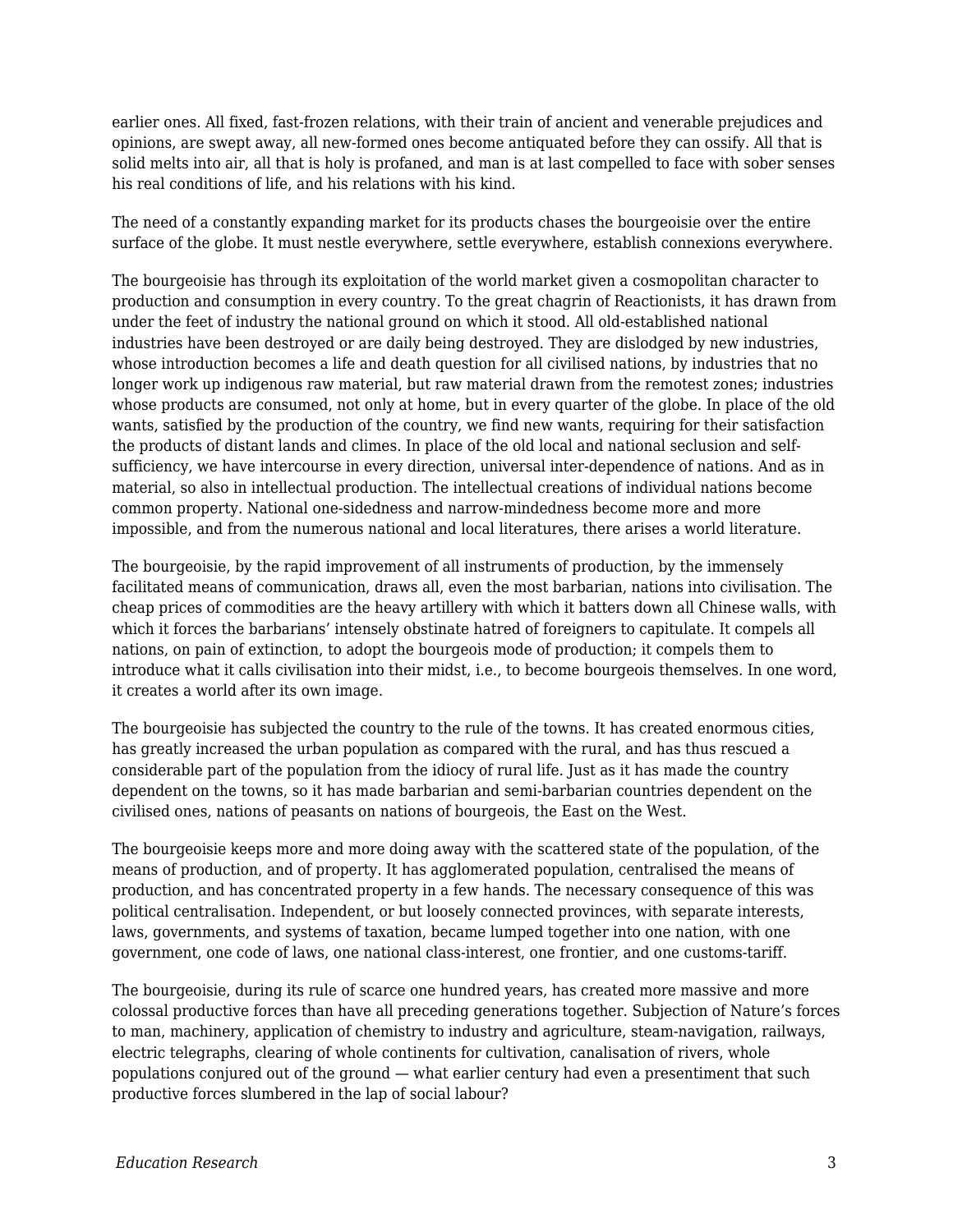We see then: the means of production and of exchange, on whose foundation the bourgeoisie built itself up, were generated in feudal society. At a certain stage in the development of these means of production and of exchange, the conditions under which feudal society produced and exchanged, the feudal organisation of agriculture and manufacturing industry, in one word, the feudal relations of property became no longer compatible with the already developed productive forces; they became so many fetters. They had to be burst asunder; they were burst asunder.

Into their place stepped free competition, accompanied by a social and political constitution adapted in it, and the economic and political sway of the bourgeois class.

A similar movement is going on before our own eyes. Modern bourgeois society, with its relations of production, of exchange and of property, a society that has conjured up such gigantic means of production and of exchange, is like the sorcerer who is no longer able to control the powers of the nether world whom he has called up by his spells. For many a decade past the history of industry and commerce is but the history of the revolt of modern productive forces against modern conditions of production, against the property relations that are the conditions for the existence of the bourgeois and of its rule. It is enough to mention the commercial crises that by their periodical return put the existence of the entire bourgeois society on its trial, each time more threateningly. In these crises, a great part not only of the existing products, but also of the previously created productive forces, are periodically destroyed. In these crises, there breaks out an epidemic that, in all earlier epochs, would have seemed an absurdity — the epidemic of over-production. Society suddenly finds itself put back into a state of momentary barbarism; it appears as if a famine, a universal war of devastation, had cut off the supply of every means of subsistence; industry and commerce seem to be destroyed; and why? Because there is too much civilisation, too much means of subsistence, too much industry, too much commerce. The productive forces at the disposal of society no longer tend to further the development of the conditions of bourgeois property; on the contrary, they have become too powerful for these conditions, by which they are fettered, and so soon as they overcome these fetters, they bring disorder into the whole of bourgeois society, endanger the existence of bourgeois property. The conditions of bourgeois society are too narrow to comprise the wealth created by them. And how does the bourgeoisie get over these crises? On the one hand by enforced destruction of a mass of productive forces; on the other, by the conquest of new markets, and by the more thorough exploitation of the old ones. That is to say, by paving the way for more extensive and more destructive crises, and by diminishing the means whereby crises are prevented.

The weapons with which the bourgeoisie felled feudalism to the ground are now turned against the bourgeoisie itself.

But not only has the bourgeoisie forged the weapons that bring death to itself; it has also called into existence the men who are to wield those weapons — the modern working class — the proletarians.

In proportion as the bourgeoisie, i.e., capital, is developed, in the same proportion is the proletariat, the modern working class, developed — a class of labourers, who live only so long as they find work, and who find work only so long as their labour increases capital. These labourers, who must sell themselves piecemeal, are a commodity, like every other article of commerce, and are consequently exposed to all the vicissitudes of competition, to all the fluctuations of the market.

Owing to the extensive use of machinery, and to the division of labour, the work of the proletarians has lost all individual character, and, consequently, all charm for the workman. He becomes an appendage of the machine, and it is only the most simple, most monotonous, and most easily acquired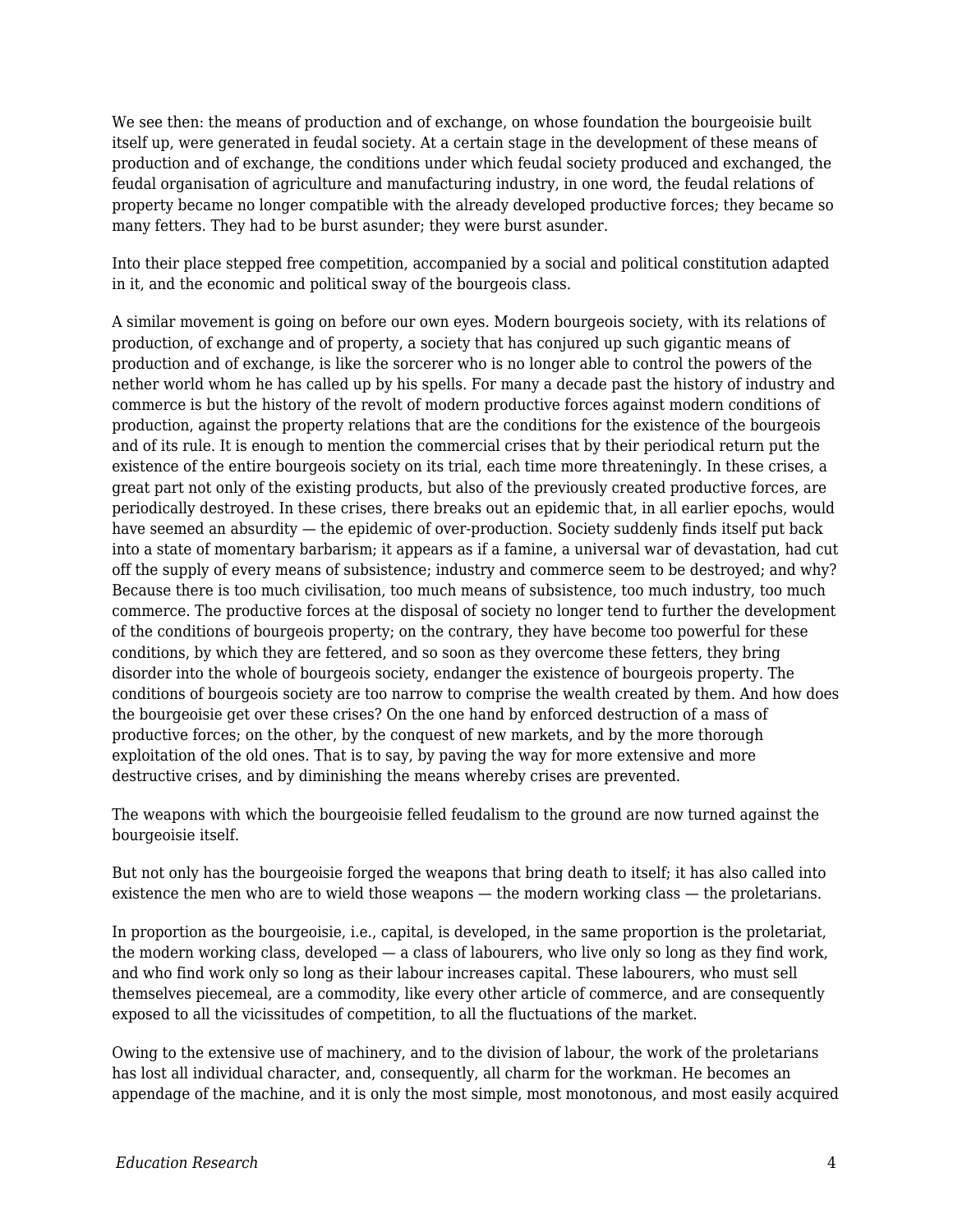knack, that is required of him. Hence, the cost of production of a workman is restricted, almost entirely, to the means of subsistence that he requires for maintenance, and for the propagation of his race. But the price of a commodity, and therefore also of labour, is equal to its cost of production. In proportion, therefore, as the repulsiveness of the work increases, the wage decreases. Nay more, in proportion as the use of machinery and division of labour increases, in the same proportion the burden of toil also increases, whether by prolongation of the working hours, by the increase of the work exacted in a given time or by increased speed of machinery, etc.

Modern Industry has converted the little workshop of the patriarchal master into the great factory of the industrial capitalist. Masses of labourers, crowded into the factory, are organised like soldiers. As privates of the industrial army they are placed under the command of a perfect hierarchy of officers and sergeants. Not only are they slaves of the bourgeois class, and of the bourgeois State; they are daily and hourly enslaved by the machine, by the overlooker, and, above all, by the individual bourgeois manufacturer himself. The more openly this despotism proclaims gain to be its end and aim, the more petty, the more hateful and the more embittering it is.

The less the skill and exertion of strength implied in manual labour, in other words, the more modern industry becomes developed, the more is the labour of men superseded by that of women. Differences of age and sex have no longer any distinctive social validity for the working class. All are instruments of labour, more or less expensive to use, according to their age and sex.

No sooner is the exploitation of the labourer by the manufacturer, so far, at an end, that he receives his wages in cash, than he is set upon by the other portions of the bourgeoisie, the landlord, the shopkeeper, the pawnbroker, etc.

The lower strata of the middle class — the small tradespeople, shopkeepers, and retired tradesmen generally, the handicraftsmen and peasants — all these sink gradually into the proletariat, partly because their diminutive capital does not suffice for the scale on which Modern Industry is carried on, and is swamped in the competition with the large capitalists, partly because their specialised skill is rendered worthless by new methods of production. Thus the proletariat is recruited from all classes of the population.

The proletariat goes through various stages of development. With its birth begins its struggle with the bourgeoisie. At first the contest is carried on by individual labourers, then by the workpeople of a factory, then by the operative of one trade, in one locality, against the individual bourgeois who directly exploits them. They direct their attacks not against the bourgeois conditions of production, but against the instruments of production themselves; they destroy imported wares that compete with their labour, they smash to pieces machinery, they set factories ablaze, they seek to restore by force the vanished status of the workman of the Middle Ages.

At this stage, the labourers still form an incoherent mass scattered over the whole country, and broken up by their mutual competition. If anywhere they unite to form more compact bodies, this is not yet the consequence of their own active union, but of the union of the bourgeoisie, which class, in order to attain its own political ends, is compelled to set the whole proletariat in motion, and is moreover yet, for a time, able to do so. At this stage, therefore, the proletarians do not fight their enemies, but the enemies of their enemies, the remnants of absolute monarchy, the landowners, the non-industrial bourgeois, the petty bourgeois. Thus, the whole historical movement is concentrated in the hands of the bourgeoisie; every victory so obtained is a victory for the bourgeoisie.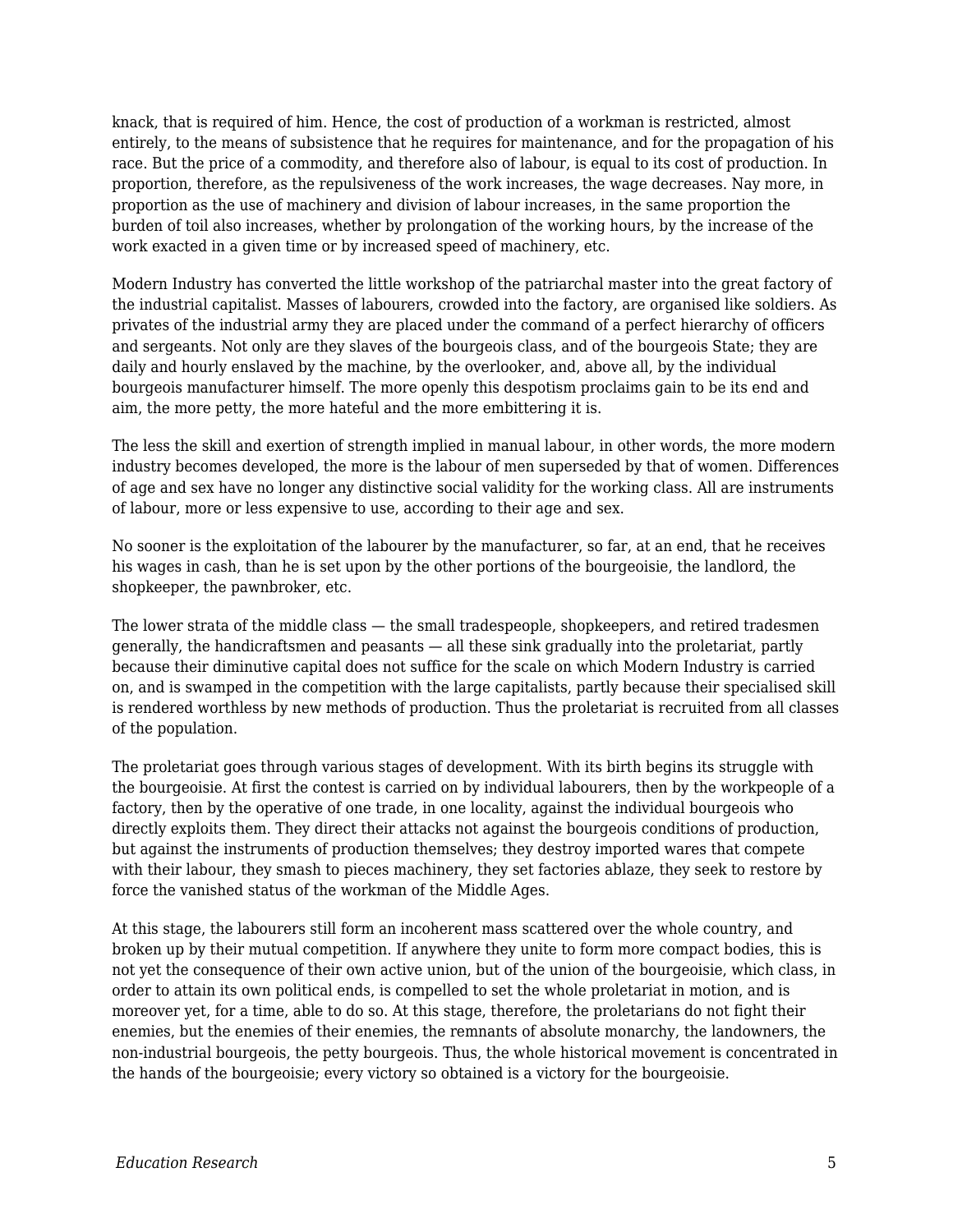But with the development of industry, the proletariat not only increases in number; it becomes concentrated in greater masses, its strength grows, and it feels that strength more. The various interests and conditions of life within the ranks of the proletariat are more and more equalised, in proportion as machinery obliterates all distinctions of labour, and nearly everywhere reduces wages to the same low level. The growing competition among the bourgeois, and the resulting commercial crises, make the wages of the workers ever more fluctuating. The increasing improvement of machinery, ever more rapidly developing, makes their livelihood more and more precarious; the collisions between individual workmen and individual bourgeois take more and more the character of collisions between two classes. Thereupon, the workers begin to form combinations (Trades' Unions) against the bourgeois; they club together in order to keep up the rate of wages; they found permanent associations in order to make provision beforehand for these occasional revolts. Here and there, the contest breaks out into riots.

Now and then the workers are victorious, but only for a time. The real fruit of their battles lies, not in the immediate result, but in the ever expanding union of the workers. This union is helped on by the improved means of communication that are created by modern industry, and that place the workers of different localities in contact with one another. It was just this contact that was needed to centralise the numerous local struggles, all of the same character, into one national struggle between classes. But every class struggle is a political struggle. And that union, to attain which the burghers of the Middle Ages, with their miserable highways, required centuries, the modern proletarian, thanks to railways, achieve in a few years.

This organisation of the proletarians into a class, and, consequently into a political party, is continually being upset again by the competition between the workers themselves. But it ever rises up again, stronger, firmer, mightier. It compels legislative recognition of particular interests of the workers, by taking advantage of the divisions among the bourgeoisie itself. Thus, the ten-hours' bill in England was carried.

Altogether collisions between the classes of the old society further, in many ways, the course of development of the proletariat. The bourgeoisie finds itself involved in a constant battle. At first with the aristocracy; later on, with those portions of the bourgeoisie itself, whose interests have become antagonistic to the progress of industry; at all time with the bourgeoisie of foreign countries. In all these battles, it sees itself compelled to appeal to the proletariat, to ask for help, and thus, to drag it into the political arena. The bourgeoisie itself, therefore, supplies the proletariat with its own elements of political and general education, in other words, it furnishes the proletariat with weapons for fighting the bourgeoisie.

Further, as we have already seen, entire sections of the ruling class are, by the advance of industry, precipitated into the proletariat, or are at least threatened in their conditions of existence. These also supply the proletariat with fresh elements of enlightenment and progress.

Finally, in times when the class struggle nears the decisive hour, the progress of dissolution going on within the ruling class, in fact within the whole range of old society, assumes such a violent, glaring character, that a small section of the ruling class cuts itself adrift, and joins the revolutionary class, the class that holds the future in its hands. Just as, therefore, at an earlier period, a section of the nobility went over to the bourgeoisie, so now a portion of the bourgeoisie goes over to the proletariat, and in particular, a portion of the bourgeois ideologists, who have raised themselves to the level of comprehending theoretically the historical movement as a whole.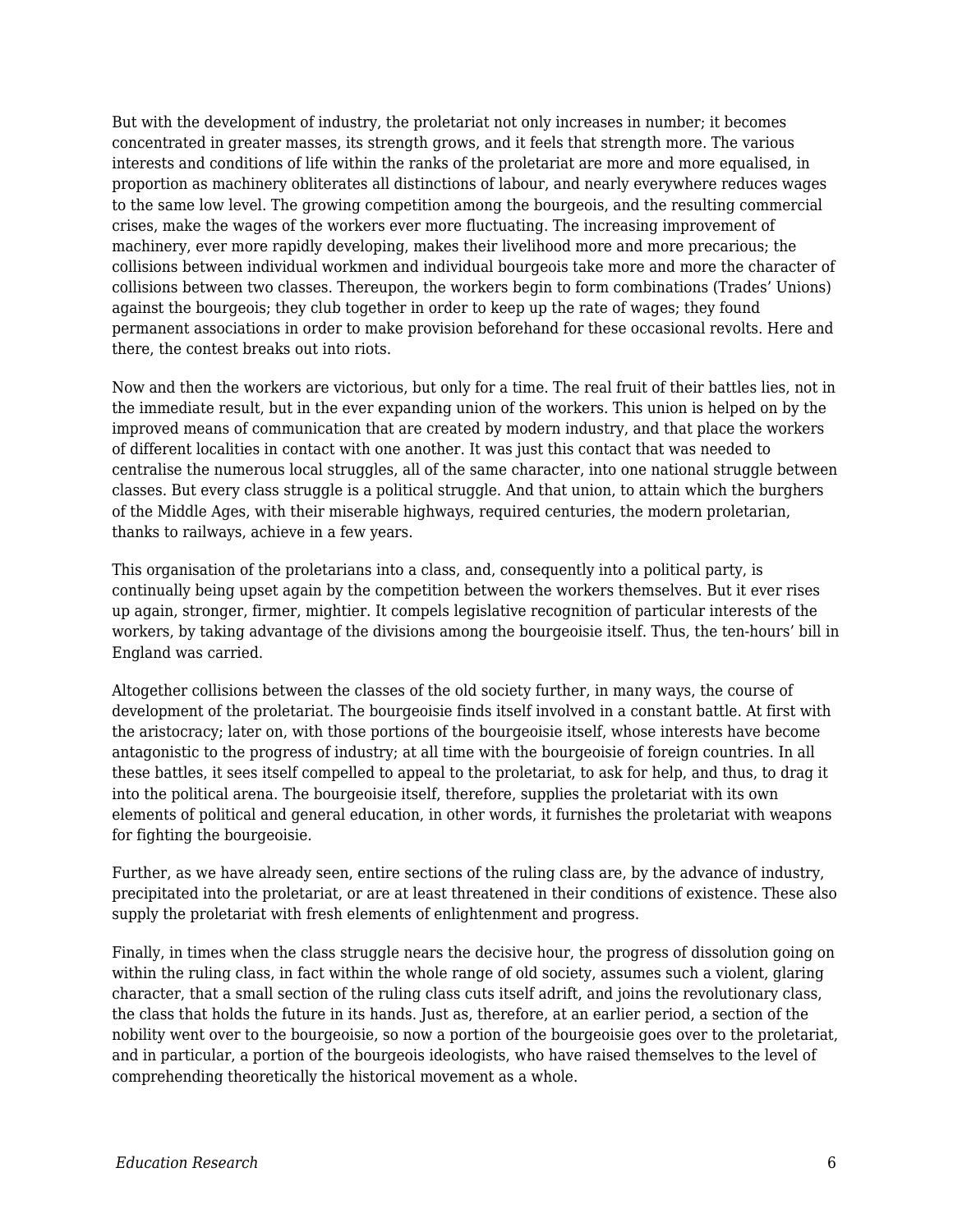Of all the classes that stand face to face with the bourgeoisie today, the proletariat alone is a really revolutionary class. The other classes decay and finally disappear in the face of Modern Industry; the proletariat is its special and essential product.

The lower middle class, the small manufacturer, the shopkeeper, the artisan, the peasant, all these fight against the bourgeoisie, to save from extinction their existence as fractions of the middle class. They are therefore not revolutionary, but conservative. Nay more, they are reactionary, for they try to roll back the wheel of history. If by chance, they are revolutionary, they are only so in view of their impending transfer into the proletariat; they thus defend not their present, but their future interests, they desert their own standpoint to place themselves at that of the proletariat.

The "dangerous class", [*lumpenproletariat*] the social scum, that passively rotting mass thrown off by the lowest layers of the old society, may, here and there, be swept into the movement by a proletarian revolution; its conditions of life, however, prepare it far more for the part of a bribed tool of reactionary intrigue.

In the condition of the proletariat, those of old society at large are already virtually swamped. The proletarian is without property; his relation to his wife and children has no longer anything in common with the bourgeois family relations; modern industry labour, modern subjection to capital, the same in England as in France, in America as in Germany, has stripped him of every trace of national character. Law, morality, religion, are to him so many bourgeois prejudices, behind which lurk in ambush just as many bourgeois interests.

All the preceding classes that got the upper hand sought to fortify their already acquired status by subjecting society at large to their conditions of appropriation. The proletarians cannot become masters of the productive forces of society, except by abolishing their own previous mode of appropriation, and thereby also every other previous mode of appropriation. They have nothing of their own to secure and to fortify; their mission is to destroy all previous securities for, and insurances of, individual property.

All previous historical movements were movements of minorities, or in the interest of minorities. The proletarian movement is the self-conscious, independent movement of the immense majority, in the interest of the immense majority. The proletariat, the lowest stratum of our present society, cannot stir, cannot raise itself up, without the whole superincumbent strata of official society being sprung into the air.

Though not in substance, yet in form, the struggle of the proletariat with the bourgeoisie is at first a national struggle. The proletariat of each country must, of course, first of all settle matters with its own bourgeoisie.

In depicting the most general phases of the development of the proletariat, we traced the more or less veiled civil war, raging within existing society, up to the point where that war breaks out into open revolution, and where the violent overthrow of the bourgeoisie lays the foundation for the sway of the proletariat.

Hitherto, every form of society has been based, as we have already seen, on the antagonism of oppressing and oppressed classes. But in order to oppress a class, certain conditions must be assured to it under which it can, at least, continue its slavish existence. The serf, in the period of serfdom, raised himself to membership in the commune, just as the petty bourgeois, under the yoke of the feudal absolutism, managed to develop into a bourgeois. The modern labourer, on the contrary,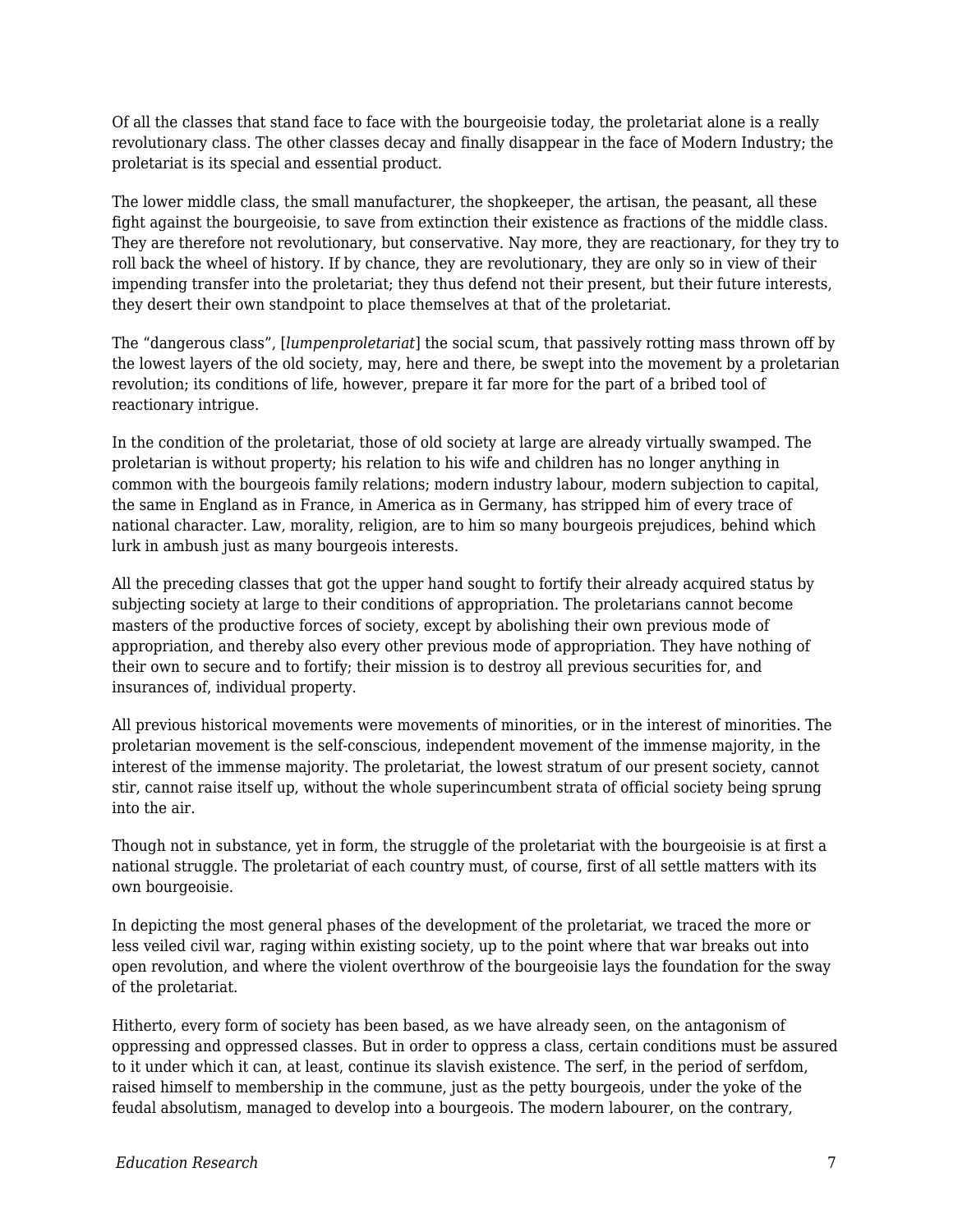instead of rising with the process of industry, sinks deeper and deeper below the conditions of existence of his own class. He becomes a pauper, and pauperism develops more rapidly than population and wealth. And here it becomes evident, that the bourgeoisie is unfit any longer to be the ruling class in society, and to impose its conditions of existence upon society as an over-riding law. It is unfit to rule because it is incompetent to assure an existence to its slave within his slavery, because it cannot help letting him sink into such a state, that it has to feed him, instead of being fed by him. Society can no longer live under this bourgeoisie, in other words, its existence is no longer compatible with society.

The essential conditions for the existence and for the sway of the bourgeois class is the formation and augmentation of capital; the condition for capital is wage-labour. Wage-labour rests exclusively on competition between the labourers. The advance of industry, whose involuntary promoter is the bourgeoisie, replaces the isolation of the labourers, due to competition, by the revolutionary combination, due to association. The development of Modern Industry, therefore, cuts from under its feet the very foundation on which the bourgeoisie produces and appropriates products. What the bourgeoisie therefore produces, above all, are its own grave-diggers. Its fall and the victory of the proletariat are equally inevitable.